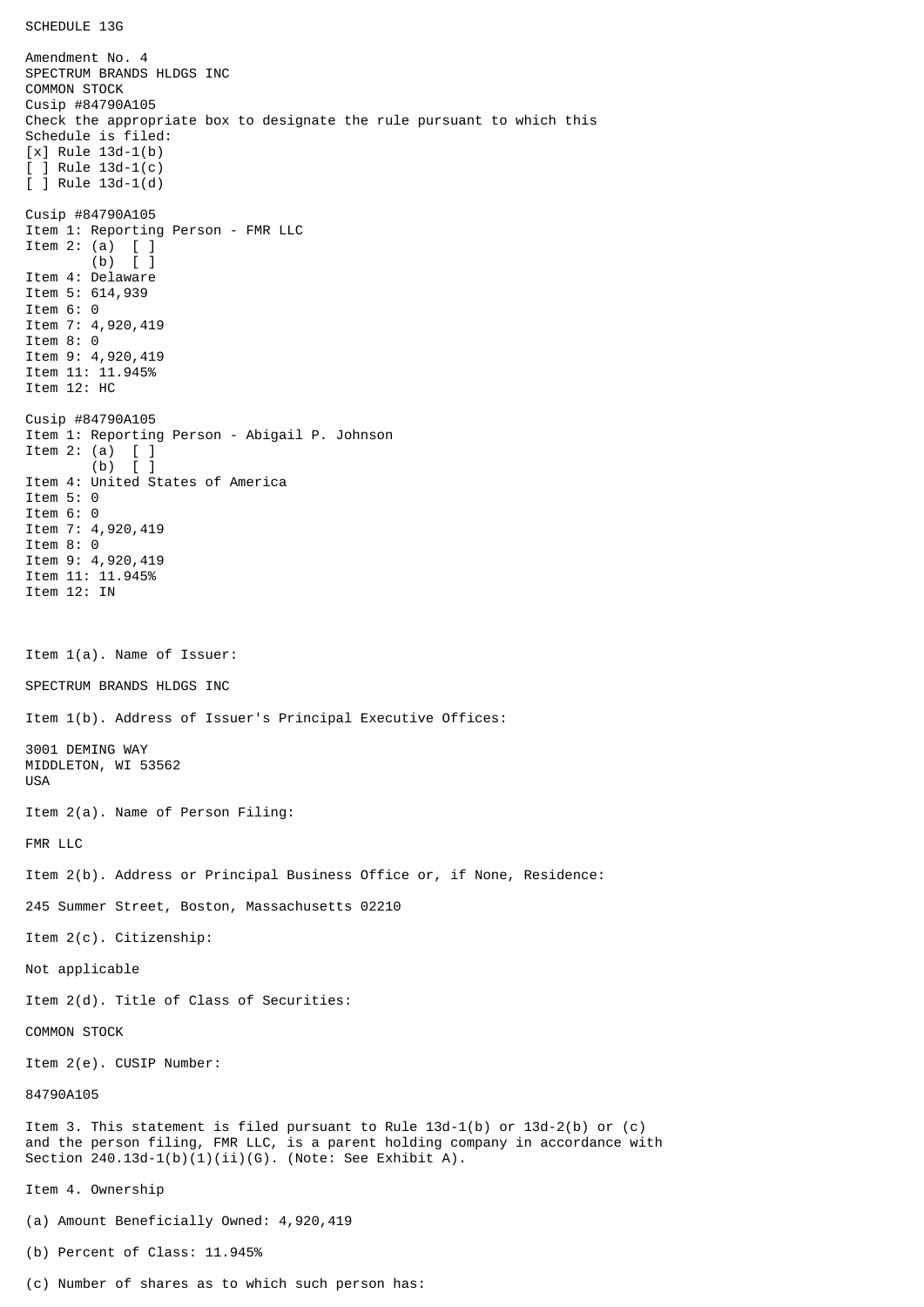- (i) sole power to vote or to direct the vote: 614,939
- (ii) shared power to vote or to direct the vote: 0
- (iii) sole power to dispose or to direct the disposition of: 4,920,419
- (iv) shared power to dispose or to direct the disposition of: 0

Item 5. Ownership of Five Percent or Less of a Class.

Not applicable.

Item 6. Ownership of More than Five Percent on Behalf of Another Person.

One or more other persons are known to have the right to receive or the power to direct the receipt of dividends from, or the proceeds from the sale of, the COMMON STOCK of SPECTRUM BRANDS HLDGS INC. No one other person's interest in the COMMON STOCK of SPECTRUM BRANDS HLDGS INC is more than five percent of the total outstanding COMMON STOCK.

Item 7. Identification and Classification of the Subsidiary Which Acquired the Security Being Reported on By the Parent Holding Company.

See attached Exhibit A.

Item 8. Identification and Classification of Members of the Group.

Not applicable.

Item 9. Notice of Dissolution of Group.

Not applicable.

Item 10. Certifications.

By signing below I certify that, to the best of my knowledge and belief, the securities referred to above were acquired and are held in the ordinary course of business and were not acquired and are not held for the purpose of or with the effect of changing or influencing the control of the issuer of the securities and were not acquired and are not held in connection with or as a participant in any transaction having that purpose or effect.

Signature

After reasonable inquiry and to the best of my knowledge and belief, I certify that the information set forth in this statement is true, complete and correct.

February 8, 2022 Date

/s/ Kevin M. Meagher Signature

Kevin M. Meagher Duly authorized under Power of Attorney effective as of September 28, 2018, by and on behalf of FMR LLC and its direct and indirect subsidiaries\*

\* This power of attorney is incorporated herein by reference to Exhibit 24 to the Schedule 13G filed by FMR LLC on October 9, 2018, accession number: 0000315066-18-002414.

Exhibit A

Pursuant to the instructions in Item 7 of Schedule 13G, the following table lists the identity and Item 3 classification, if applicable, of each relevant entity that beneficially owns shares of the security class being reported on this Schedule 13G.

Entity ITEM 3 Classification

FIAM LLC IA Fidelity Institutional Asset Management Trust Company BK Fidelity Management & Research Company LLC \* IA Strategic Advisers LLC IA